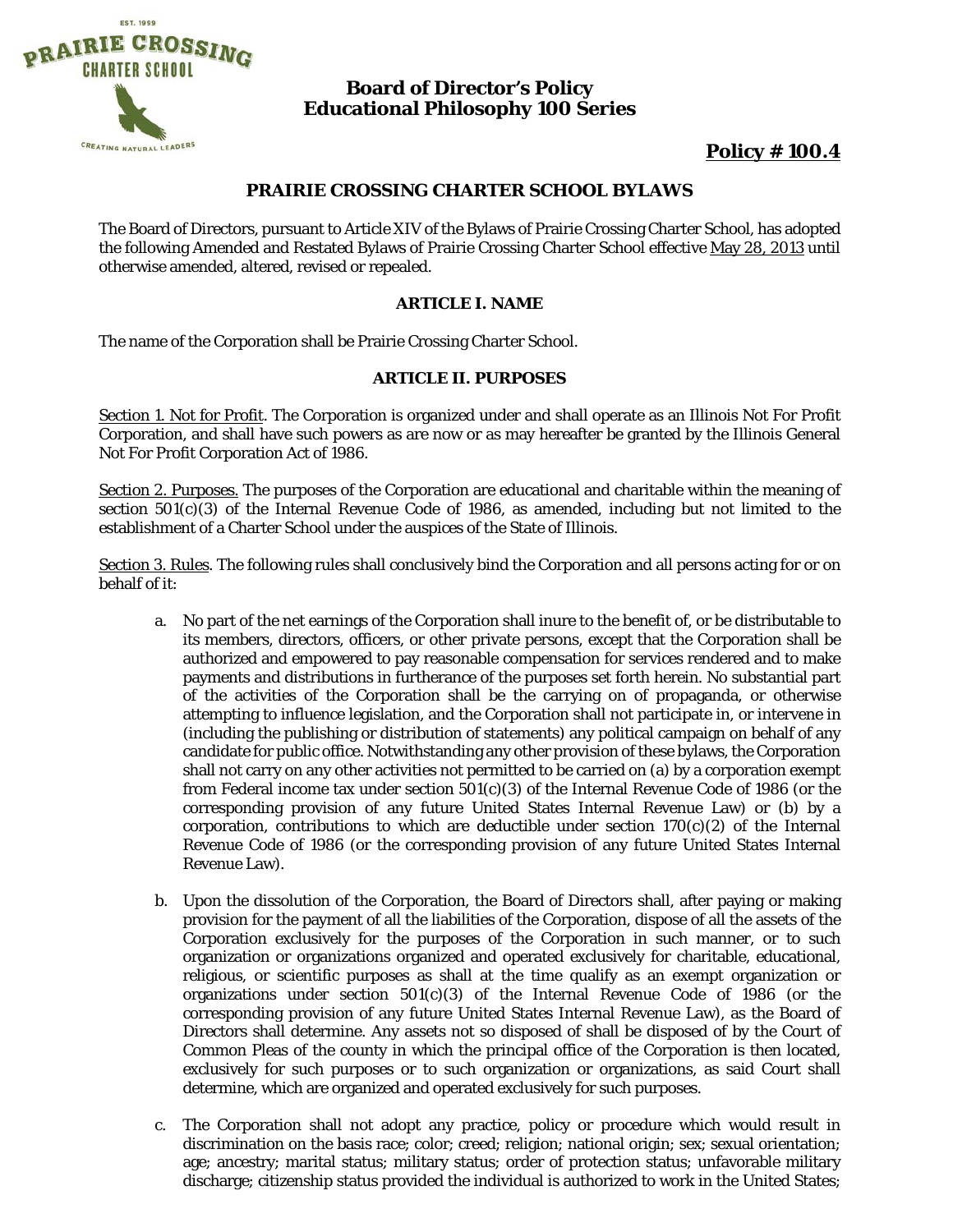use of lawful products while not at work; being a victim of domestic or sexual violence; genetic information; physical or mental handicap or disability, if otherwise able to perform the essential functions of the job with reasonable accommodation; pregnancy, childbirth, or related medical conditions; and other legally protected categories.

#### **ARTICLE III. REGISTERED OFFICE AND AGENT**

The Corporation shall have and continuously maintain in the State of Illinois within the boundaries of Lake or Cook Counties, a registered office and a registered agent whose office shall be identical with such registered office.

# **ARTICLE IV. MEMBERS**

The Corporation shall have no members.

# **ARTICLE V. BOARD OF DIRECTORS**

Section 1. General Powers. The affairs of the Corporation shall be managed by or under the direction of its Board of Directors which may delegate authority to specified officers and other designated personnel.

Section 2. Number, Tenure and Qualifications. The number of directors shall consist of not less than seven (7) and not more than twelve (12) individuals.

Section 3. Term. The term for directors is three years. Each director shall hold office until the end of his or her respective term, resignation, removal, or until his or her successor shall have been elected and qualified. A director may serve three (3) consecutive terms, excluding any ex-0fficio tenure, provided that at least one (1) term is the result of being elected by the parents of children currently enrolled in the school.

Section 4. Board Composition. No less than two (2) director, whether members of the parent body or otherwise, shall be elected by the parents of children currently enrolled at Prairie Crossing Charter School. No less than four (4) directors, whether elected by such parents or appointed by the Board, shall themselves be parents of children currently enrolled at Prairie Crossing Charter School. Each of the above are minimum requirements and are limited only by the ultimate size of the board itself. Upon a vacancy created in accordance with the terms in Section 3 and Section 10 and in the event no parent elect candidate enters the election, the Board of Directors may fill the vacancy with a Board appointed member until the next parent election cycle. The Board of Directors may also elect ex-officio directors from time to time, such directors being allowed to attend and participate in all open sessions of board meetings but not being allowed to vote.

Section 5. Regular Meetings. Regular meetings of the Board of Directors shall be held monthly on dates to be determined by the Board, for no less than nine (9) regular meetings each year. The meeting agenda will be posted according to the Illinois Open Meetings Act. The annual meeting of the Board of Directors shall be held on the date corresponding to the date that the regular meeting scheduled for October would otherwise be held.

Section 6. Special Meetings. Special meetings of the Board of Directors may be called by or at the request of the President or a majority of Directors. The location, notification, and posting of the meeting must adhere to the Illinois Open Meetings Act. Notice shall be given to all directors via email if within a week of the meeting, or telephone, in addition to email, if less than a week from the date of the meeting.

Section 7. Quorum. A majority of the Board of Directors shall constitute a quorum for the transaction of business at any meeting of the Board of Directors provided that, if less than a majority of the directors is present at said meeting, a majority of the directors present may adjourn the meeting to another time without further notice.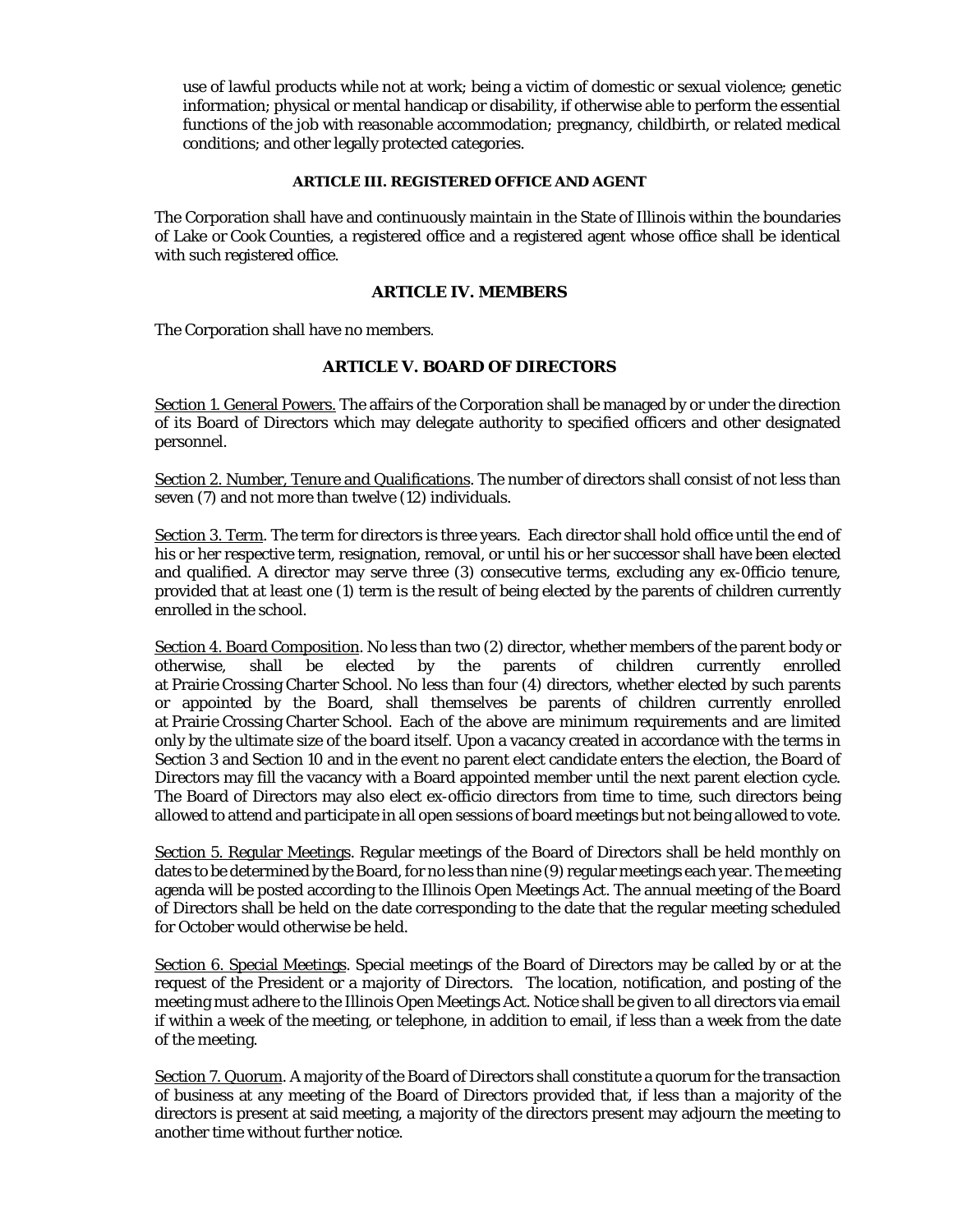Section 8. Manner of Acting. The act of a majority of the directors present at a meeting at which a quorum is present shall be the act of the Board of Directors, unless the act of a greater number is required by statute, these bylaws, or the Articles of Incorporation. No director may act by proxy on any matter of Board governance.

Section 9. Vacancies. Any vacancy occurring in the Board of Directors shall be filled by the Board of Directors unless the articles of incorporation, a statute, or these bylaws provide that a vacancy or a directorship so created shall be filled in some other manner, in which case such provision shall control. When a vacancy reduces the membership of the Board to less than seven (7) members, the Board of Directors shall endeavor to fill any vacancy within 90 days by electing or appointing a new member.

Section 10. Resignation and Removal of Directors. A director may resign at any time upon written notice to the Board of Directors. A director may be removed with or without cause by the affirmative vote of two-thirds of the total directors. Notice shall be given to all directors a minimum of 7 days before a vote to remove a director. A director being considered for removal shall have the opportunity to address the Board prior to any vote on such removal.

Section 11. Compensation. Members of the Board of Directors shall not receive any salary for their services as members of the Board, but by resolution of the Board of Directors, a fixed sum and expenses of attendance, if any, may be allowed for attendance at each regular or special meeting of the Board; provided, that nothing herein contained shall be construed to preclude any director from serving the Corporation in any other capacity and receiving compensation therefore.

# **ARTICLE VI. COMMITTEES**

Section 1. Committee Establishment. The Board of Directors may by resolution designate standing committees, ad hoc committees, and ad hoc task forces as it deems necessary for the effective governance of the corporation. Each committee, whether created by such resolution or provided for in Section 2 of this Article 2, shall consist of two or more directors, may be chaired by a director , with at least one committee member being a parent of a child currently enrolled at Prairie Crossing Charter School. Board committees and task forces act as recommending bodies to the Board of Directors and do not have authority to approve governance or management issues. With the exception of the Executive Committee, appointments to committees, task forces, or other bodies shall be by the Board President. Any member of such bodies may be removed by the Board President whenever in the judgment of the President the best interests of the Corporation would be served by such removal. Staff members assigned to such bodies are to be considered advisory, and not members of said bodies, unless specifically appointed as a member.

Section 2. Standing Committees. The Corporation shall have the following standing committees, all members of which, unless otherwise noted, will be appointed by the President:

**(a) Executive Committee**. The Executive Committee shall consist of all officers of the Corporation and any other individuals appointed by the President and approved by the Board of Directors. The committee shall be chaired by the President and shall be fully authorized, unless such authority be otherwise specifically limited by the Board of Directors, to act on behalf of the Corporation during the intervals between meetings of the Board of Directors. Actions taken by the Executive Committee shall be reported to the Board of Directors for ratification at the next regular meeting thereof.

**(b) Finance Committee**. The Finance Committee members shall be appointed by the President and shall include the Treasurer**.** It shall be responsible for oversight of the compilation of the annual budget for submission to the Board of Directors for approval, assisting the Corporation in the interviewing and selecting of accounting professionals to conduct the annual audit and reviewing any recommendations thereof upon completion of the audit, and reviewing insurance coverage and insurance companies for the Corporation. The Finance Committee will review the financial reports of the Corporation not less than quarterly to determine the relationship of budgeted items to actual expenditures and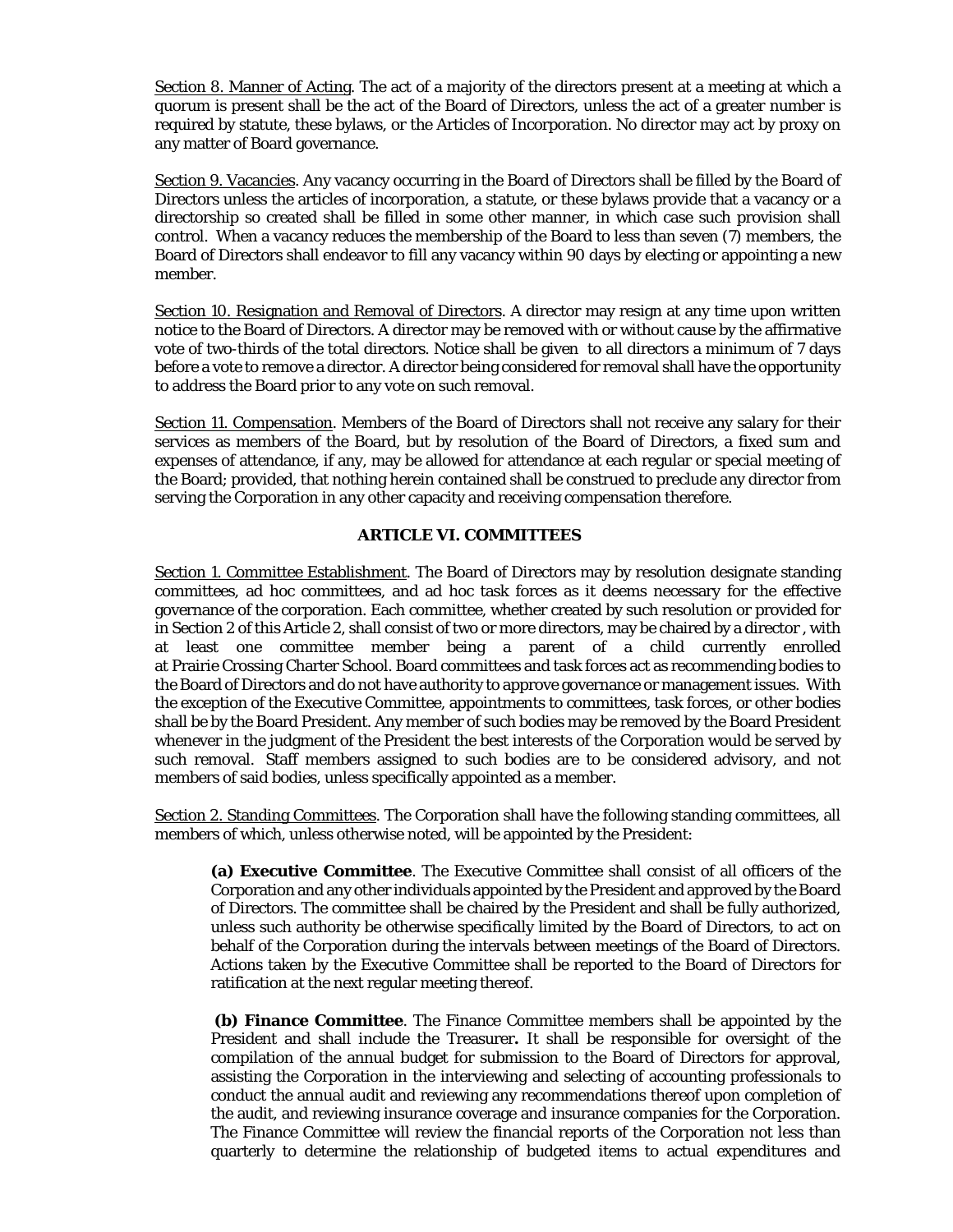revenues, and the chairperson of the Finance Committee shall report the results of such review to the Board of Directors at the next regular meeting of the Board of Directors.

**(c) Academic Excellence Committee**. The Academic Excellence Committee members shall be appointed by the Board President. Board Policy will define the Committee makeup and meeting frequency. The Committee will monitor curriculum content, student achievement, staff development, and alignment with the academic standards in our charter agreement.

**(d) Governance Committee**. The Governance Committee members shall be appointed by the Board President. Board Policy will define the Committee makeup and meeting frequency. The Governance Committee will review and evaluate school policies on a regular basis to determine if policies are relevant and address the needs of the school. The committee will collaborate with the administration to identify and develop new policies, and will advise the Board of Directors on policy-related issues. The Committee will recommend the goals of the strategic plan to the Board of Directors, and monitor the progress of said goals.

**(e) Outreach Committee**. The Outreach Committee members shall be appointed by the Board President. Board Policy will define the Committee makeup and meeting frequency. The Committee will be responsible to the Board of Directors for raising awareness to the broader community of the opportunity to choose PCCS as their child(ren)'s) school. The Committee will coordinate development efforts with the school's Executive Director, or other approved appointee.

Section 3. Other Bodies. The Board of Directors by resolution may designate commissions, task forces, advisory bodies or other such bodies not having or exercising the authority of the Board of Directors in the management of the Corporation. The Board of Directors shall from time to time designate by resolution the scope and authority of any such body. Except as otherwise provided in such resolution, members need not be directors of the Corporation, and the President shall appoint the members thereof.

Section 4. Blank.

Section 5. Term of Office. Each member of a committee or other body shall continue until the member resigns, is removed or ceases to qualify as a member thereof, unless the committee or other body is sooner terminated.

Section 6. Chairperson. Unless otherwise specified in this Article VI, one member of each committee or other body shall be appointed chairperson by the President of the Corporation.

Section 7. Vacancies. Vacancies in the membership of any committee or other body may be filled by appointments in the same manner as provided in the case of the original appointments.

Section 8. Quorum. Unless otherwise provided in the resolution of the Board of Directors designating a committee or other body, a majority of the entire committee shall constitute a quorum, and the act of a majority of the members present at a meeting in which a quorum is present shall be the act of the committee or other body.

Section 9. Subcommittees or Sub-Bodies. Each committee or other body may create by resolution subcommittees or sub-bodies to assist in fulfilling its purpose, which subcommittees or sub-bodies shall operate in accordance with such resolution. The chairperson of the particular committee or body shall appoint the chairperson of each its subcommittees or sub-bodies.

# **ARTICLE VII. OFFICERS**

Section 1. Officers. The officers of the Corporation shall be a President, a Vice-President, a Treasurer, a Secretary, and such other officers as may be elected or appointed by the Board of Directors. Officers whose authority and duties are not prescribed in these bylaws shall have the authority and perform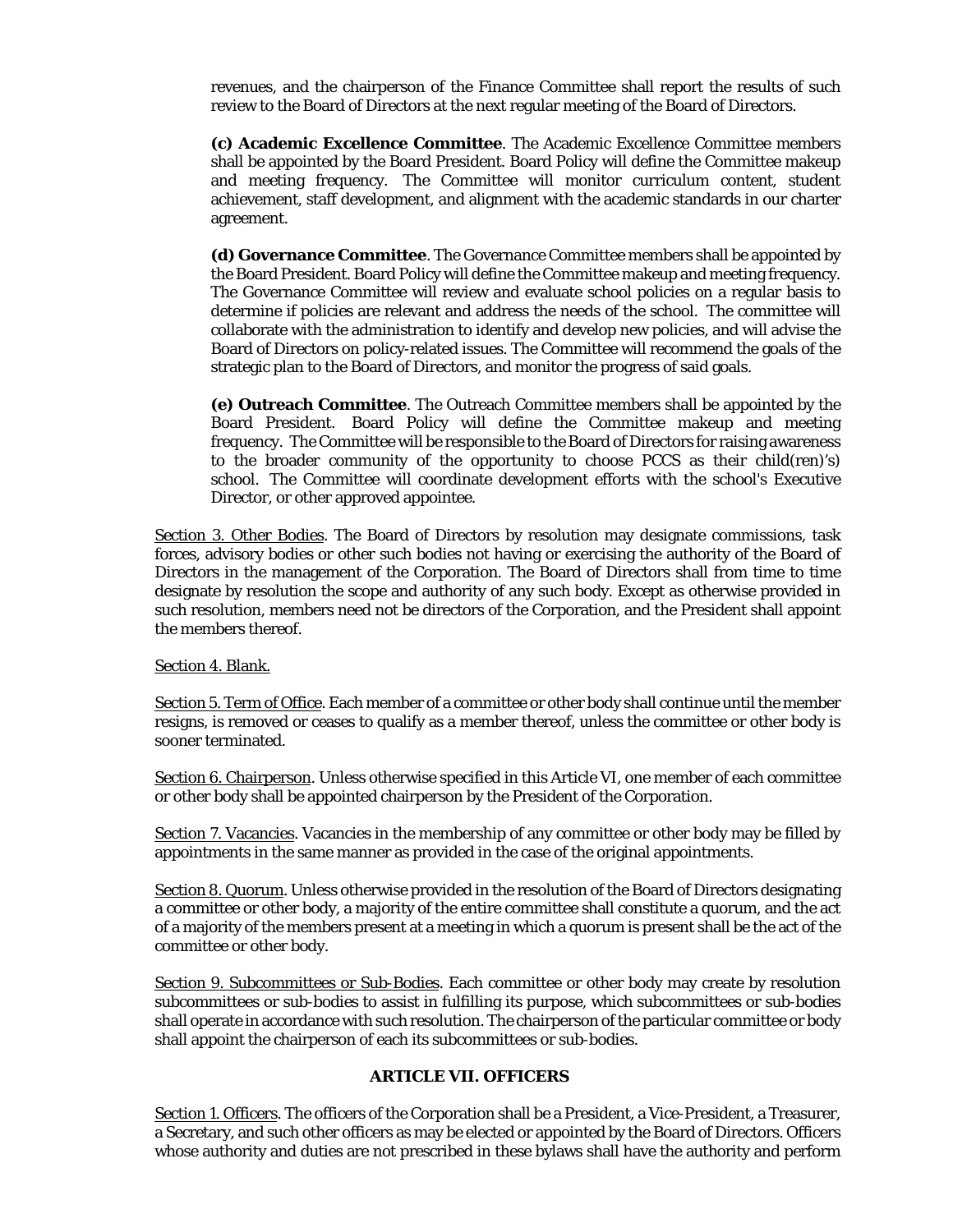the duties prescribed, from time to time, by the Board of Directors. Not more than two offices may be held by the same person.

Section 2. Election and Term of Office. The officers of the Corporation shall be elected at each regular annual meeting of the Board of Directors. Vacancies may be filled or new offices created and filled at any meeting of the Board of Directors. Each officer shall hold office until his or her successor shall have been duly elected and shall have qualified or until his or her death or until he or she shall resign or shall have been removed in the manner herein provided. Election of an officer shall not of itself create contractual rights.

Section 3. Removal. Any officer elected or appointed by the Board of Directors may be removed by the Board of Directors whenever in its judgment the best interests of the Corporation would be served thereby.

Section 4. President. The President shall be the principal executive officer of the Corporation. Subject to the direction and control of the Board of Directors, he or she shall be in charge of the business and affairs of the Corporation.

Section 5. Vice-President. The Vice-President shall assist the President in the discharge of his or her duties as the President may direct, and shall perform such other duties as from time to time may be assigned to him or her by the President or the Board of Directors. In the absence of the President or in the event of his or her inability or refusal to act, the Vice-President shall perform the duties of the President and, when so acting, shall have all the powers of and be subject to all the restrictions upon the President.

Section 6. Treasurer. The Treasurer shall be the principal accounting and financial officer of the Corporation. The Treasurer shall (a) have charge of and be responsible for the maintenance of adequate books of account for the Corporation; (b) have charge and custody of all funds and securities of the Corporation, and be responsible thereof, and for the receipt and disbursement thereof; and (c) perform all the duties incident to the office of Treasurer and such other duties as from time to time may be assigned to him or her by the President or by the Board of Directors.

Section 7. Secretary. The Secretary shall (a) record the minutes of the meetings of the Board of Directors in one or more books provided for that purpose; (b) see that all notices, including without limitation annual notice of the dates of all regularly scheduled meetings of the Board of Directors, are duly given in accordance with the provisions of these bylaws or as required by law; (c) be a custodian of the corporate records; (d) keep a register of the post office address of each member of the Board of Directors and the Advisory Board which shall be furnished to the Secretary by such members; and (e) perform all duties incident to the office of Secretary and such other duties as from time to time may be assigned to him or her by the President or by the Board of Directors.

# **ARTICLE VIII. CONTRACTS, CHECKS, DEPOSITS, AND FUNDS**

Section 1. Contracts. The Board of Directors may authorize any agent or agents of the Corporation, in addition to the officers so authorized by these bylaws, to enter into any contract or execute and deliver any instrument in the name of and on behalf of the Corporation and such authority may be general or confined to specific instances.

Section 2. Checks, Drafts, etc. All checks, drafts or other orders for the payment of money, notes or other evidences of indebtedness issued in the name of the Corporation shall be signed by such officer or officers, agent or agents of the Corporation and in such manner as shall from time to time be determined by resolution of the Board of Directors. In the absence of such determination by the Board of Directors, such instruments shall be signed by the Treasurer or an Assistant Treasurer and countersigned by the President or Vice-President of the Corporation.

Section 3. Deposits. All funds of the Corporation shall be deposited from time to time to the credit of the Corporation in such banks, trust companies, or other depositories as the Board of Directors may select.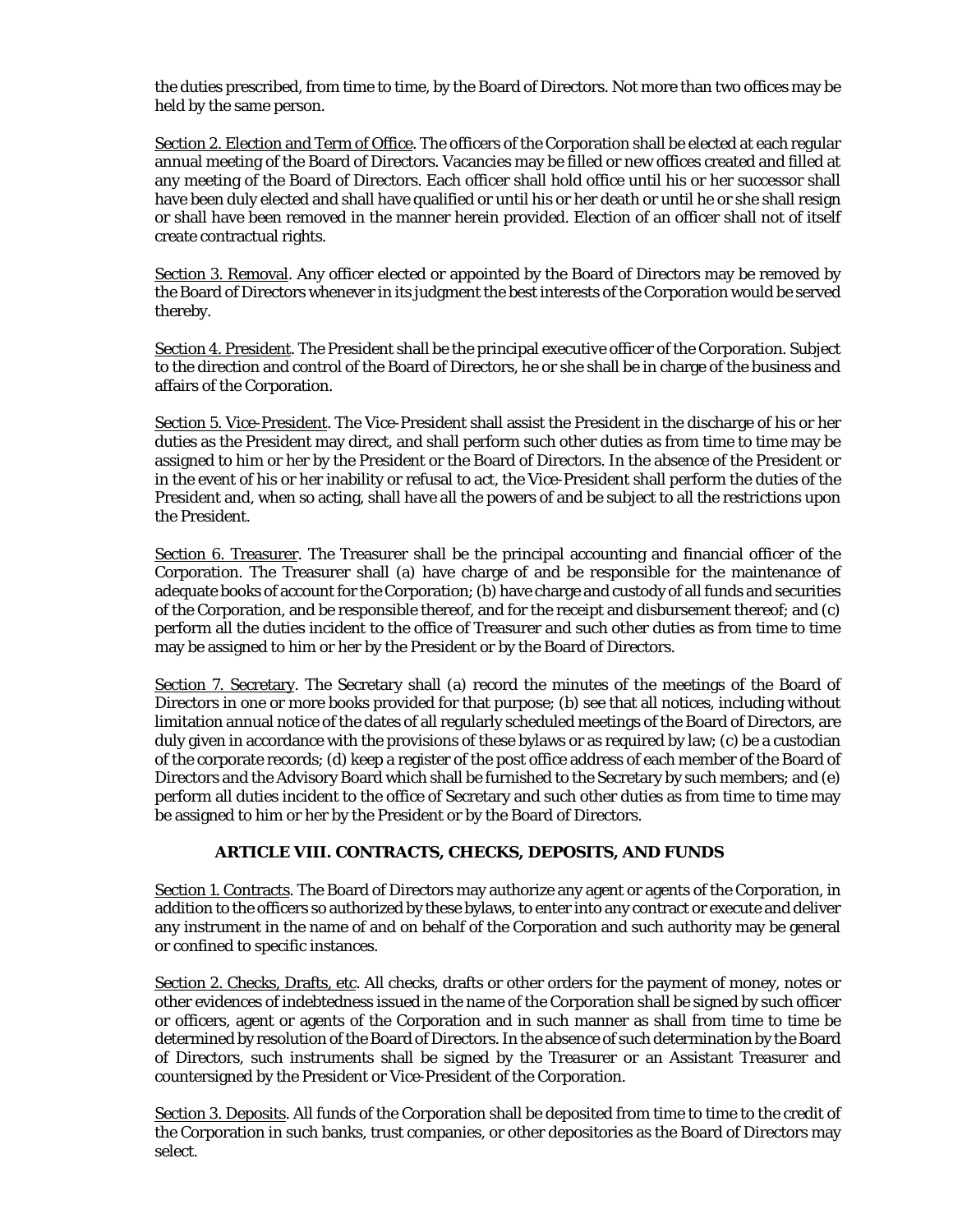Section 4. Gifts. The Board of Directors, or person designated by the Board of Directors, or an officer of the Corporation, may accept on behalf of the Corporation any contribution, gift, bequest or devise for the general purpose or for any special purpose of the Corporation.

# **ARTICLE IX. BOOKS AND RECORDS**

The Corporation shall keep correct and complete books and records of account and shall also keep minutes of the proceedings of its Board of Directors, and committees having any of the authority of the Board of Directors.

# **ARTICLE X. FISCAL YEAR**

The fiscal year of the Corporation shall be fixed by resolution of the Board of Directors.

# **ARTICLE XI. NO CORPORATE SEAL**

The Corporation shall not have nor use a corporate seal.

# **ARTICLE XII. WAIVER OF NOTICE**

Whenever any notice whatsoever is required to be given under the provisions of the Illinois General Not For Profit Corporation Act of 1986 or under the provisions of the Articles of Incorporation or the bylaws of the Corporation, a waiver thereof in writing signed by the person or persons entitled to such notice, whether before or after the time started therein, shall be deemed equivalent to the giving of such notice.

# **ARTICLE XIII. INDEMNIFICATION**

Section 1. Indemnification. The Corporation shall, to the extent legally permissible, indemnify each person who may serve or who has served at any time as a Board Member, Committee Member or employee of the corporation against all expenses and liabilities, including, without limitation, counsel fees, judgments, fines, excise taxes, penalties and settlement payments, reasonably incurred by or imposed upon such person in connection with any threatened, pending or completed action, suit or proceeding in which he or she may become involved by reason of his or her service in such capacity; provided that no indemnification shall be provided for any such person with respect to any matter as to which he or she shall have been finally adjudicated in any proceeding not to have acted in good faith in the reasonable belief that such action was in the best interests of the Corporation. The right of indemnification under this Article shall be in addition to and not exclusive of all other rights to which any person may be entitled.

This Article constitutes a contract between the corporation and the indemnified Board Member, Committee Member and employees. No amendment or repeal of the provisions of this Article, which adversely affects the right of an indemnified Board Member, Committee Member , or employee under this Article, shall apply to such Board Member, Committee Member , or employee with respect to those acts or omissions which occurred at any time prior to such amendment or repeal.

Section 2. Insurance. The Corporation is entitled to purchase insurance for purposes of the indemnifications provided in the Article to the full extent as determined from time to time by the Board of Directors.

# **ARTICLE XIV. AMENDMENTS**

The power to alter, amend, or repeal the bylaws or adopt new bylaws shall be vested in the Board of Directors unless otherwise provided in the Articles of Incorporation or the bylaws. Such action must be adopted by no less than two-thirds of the members of the Board of Directors at a regular meeting for which written notice of the purpose shall be given; provided, however, that no amendment to the bylaws may be adopted unless such amendment is first presented for consideration at a prior regular meeting of the Board of Directors. The bylaws may contain any provisions for the regulations and